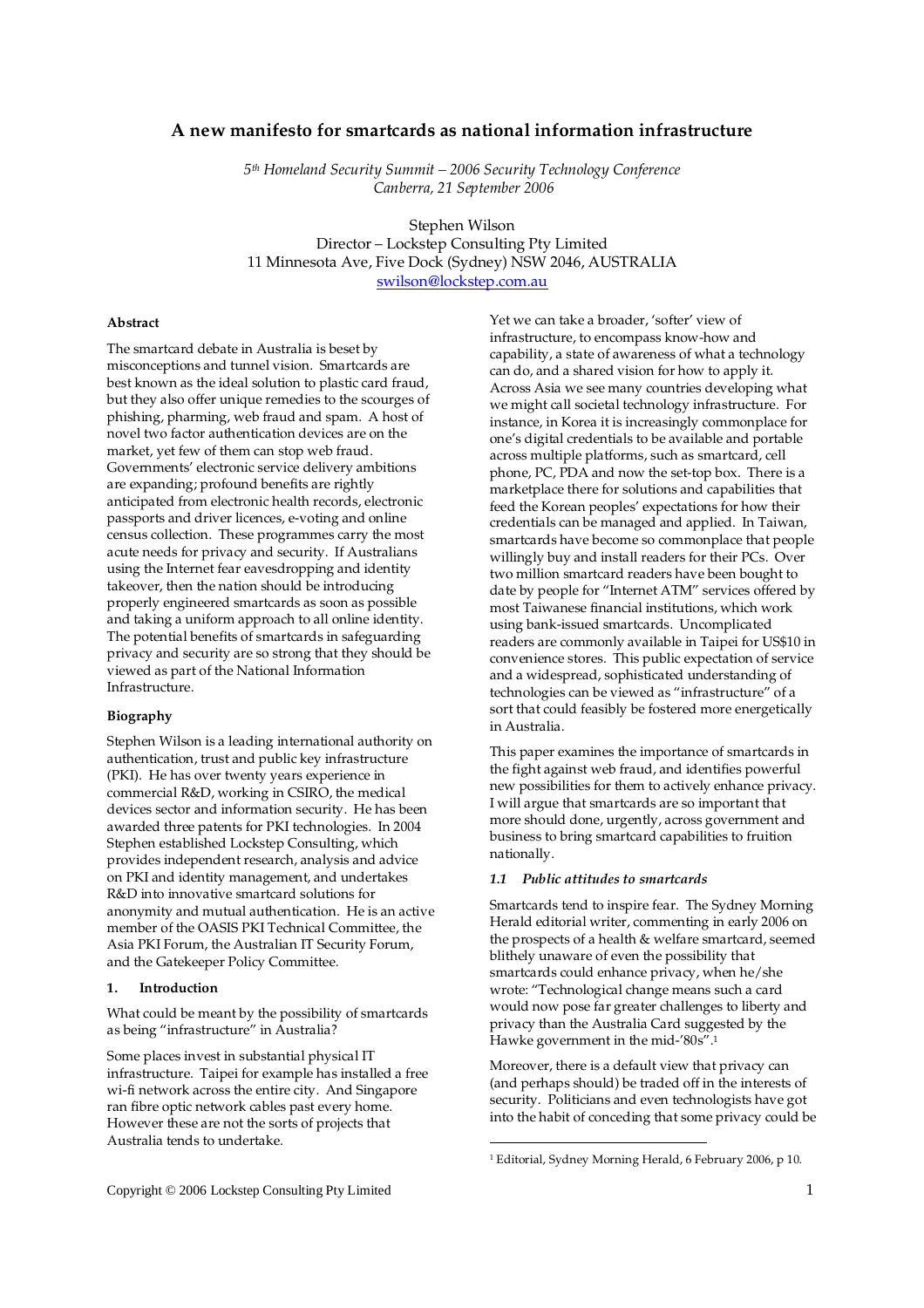given up in the name of better security. A typical remark of this sort was attributed to Australian Treasurer Peter Costello when it was reported that he "publicly praised the smart card idea, saying people were now more tolerant of intrusions into their privacy because of security threats".<sup>2</sup>

The notion that security and privacy are to some extent opposites runs deep. One recent academic analysis appeals to Maslow's Hierarchy of Needs, arguing that many aspects of privacy are of a higher order than security. This seems a reasonable proposition, and yet according to Maslow, "if a lowerorder need is threatened, the significance of higherorder needs is suspended until the lower-order needs are once again satisfied" (Clark, 2006). One of the deep dilemmas is that privacy is difficult to recover once breached. If we are willing to compromise privacy while we drop down a level to fix security, then it might not be possible to climb back up the pyramid and expect to enjoy privacy once again. So the Maslovian perspective endorses the presumption that we might not be able to have security and privacy at the same time.

### **2. A new manifesto**

Perhaps we need a new "manifesto", to lay the foundations for up-to-date and optimistic technological responses to the challenges of security and privacy. Such a manifesto might include the following four principles.

#### *2.1 There should be no privacy debate*

First, we should not even think about having a debate about privacy. Privacy should not be imagined to be readily negotiable. Let us not give it up almost reflexively for fear of security being more important. The public should expect to enjoy privacy and security at the same time.

### *2.2 We have the right to deal anonymously*

Second, we should insist on our rights to deal anonymously. National Privacy Principle No. 8 is in fact all about Anonymity, but sadly it is rarely taken seriously in industry. True anonymity is such a great technical challenge that most people seem to have come to view it as academic and to ignore the practical possibilities altogether.

### *2.3 We should resist the centralisation of data*

Third, we should all resist the ever increasing trend to centralise data storage and management. One of the more obvious and worrying outcomes of data centralisation has been the sale of massed personal information to criminals by corrupt call centre workers.3 Theft, or accidental leakage of personal

-

Copyright © 2006 Lockstep Consulting Pty Limited 2

information from government agencies, financial institutions and data processing bureaus is regularly reported nowadays. A key question is, Why have we allowed huge stockpiles of our personal details to be aggregated like this by third parties? As identity crime soars, large stores of personal information are increasingly valuable to sophisticated and highly organised attackers.

### *2.4 The community deserves safe means to access the Internet*

And finally, the community deserves some guarantee of safety when people access the Internet. The Australian Government has a laudable goal of moving more and more of its services and transaction traffic online. Australia's Human Services agencies in particular currently send out hundreds of thousands of pieces of mail every day; the Minister has said " I would like [Centrelink] to move as much correspondence as possible to email and SMS".4 But if it expects citizens to use e-mail, government must surely take active steps to guarantee the safety of the channel in regards to phishing, pharming, spam and website spoofing. The potential for the Human Services Access Card to be applied in this regard has yet to be fully elaborated.

### **3. A brief review of Authentication technologies**

Smartcards compete with other approaches in a rapidly growing marketplace of authentication technologies.

## *3.1 Two Factor Authentication*

Two Factor Authentication protects users against identity theft by making it more difficult to take over their authenticators. The term *Two Factor* refers to verifying someone's identity online by way of something they *know* (a password) in addition to something they *possess* (a personal device of some sort). A wide variety of Two Factor devices are available with varying degrees of sophistication and cost, including:

— "One Time Password" (OTP) which can be electronically generated on a "fob", or else provided in advance in the form of a scratchy card or a booklet containing several dozen pseudo-random pass codes to be used in sequence. Some electronic OTPs are "time based" where the key fob is synchronised to the backend server and each pseudo-random number remains valid for only 30 seconds or so before changing over.

 $\overline{a}$ 

www.humanservices.gov.au/modules/resources/agencies/ soe\_centrelink.rtf (accessed 12 Aug 2006).

<sup>2</sup> Louise Dodson, Sydney Morning Herald, 26 April 06, p1.

<sup>3</sup> See for example the ABC Television Four Corners

programme "Your Money and Your Life" broadcast on 15 August 2005; transcript at

www.abc.net.au/4corners/content/2005/s1438338.htm (accessed 12 August 2006).

<sup>4</sup> See Minister Hockey's "Statement of Expectations" for Centrelink, 27 October 2005, at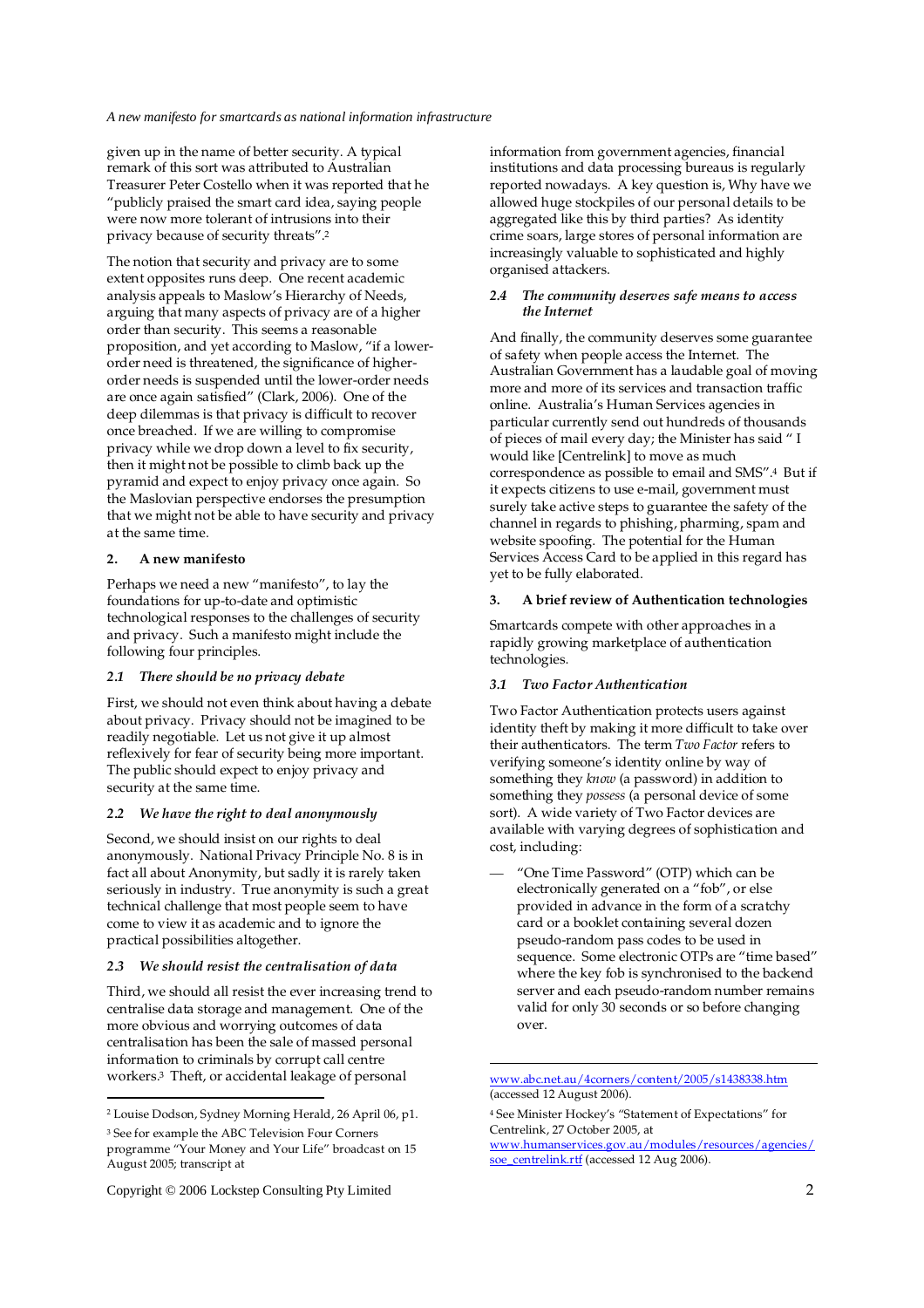- "Challenge-Response" approaches generally involve the service providing an initial challenge code, and the client being required to calculate a response using a special device. If the calculation proves to be correct then the service can assume that the user is indeed in possession of the right device. Challenge-Response routines can be implemented electronically using a calculator-like device, or through a static form printed with a row-column look up table (sometimes referred to as a matrix card).
- Cryptographic authenticators include smartcards and functionally similar USB keys.
- Text messaging utilises a mobile phone as the second factor. The user trying to access an online service is sent a pseudo-random SMS to their preregistered phone number. They type the text back into their browser, to demonstrate they are in possession of the phone.
- Biometrics, while sometimes called "Three Factor" (alluding to something you are as opposed to something you have and something you know) are nevertheless in the broad Two Factor category, representing a response to the problem of end user identity theft or takeover.

While all of these approaches provide a measure of protection against end user identity theft, a more recent realisation is that identity takeover of the *service provider* – that is, website spoofing, phishing, pharming and so on – must also be addressed. The later challenge is known as Mutual Authentication, and crucially, it is not the same thing as two factor authentication, as we shall see.

# *3.2 Attacks on Two Factor Authentication*

A little over a year ago, cryptographer and security commentator Bruce Schneier raised the alarm over two factor authentication's inherent inability to protect against a raft of threats, typified by the "Manin-the-Middle" attack (as explained in section 3.4 below) warning that "two-factor authentication won't work for remote authentication over the Internet" (Schneier, 2005). Schneier's analysis is cogent, nontechnical and readily grasped. However most organisations have been relatively slow to respond. My personal experience as a security professional was that security managers in large businesses tended to dismiss Schneier's concerns as "academic". A typical position was that the Man-in-the-Middle attack was thought to be only theoretical, and that in any event, businesses have mechanisms for detecting a run of suspicious transactions and shutting down the channel.

Just a few months after Schneier's warnings, the first successful assaults on two factor authentication were seen. Best known was the attack on Nordea Bank's

One Time Password scratchy pads.5 A Man-in-the-Middle pharming site closely resembled the real logon screen for Nordea net banking. After the user entered their account name, static password and their one time password, the attacker generated a spoof error message to the effect that there had been a network error, and the user would have to repeat their logon. Since this sort of interruption is not uncommon, most users indeed scratched off another password and tried again. Another bogus error message was posted, and a further password obtained, before the attack machine finally informed the user of a 'fatal error' and closed the session. Subsequently the attacker was able to replay three consecutive logons for each affected user. Significant funds were stolen from dozens of accounts before the bank became aware of the problem.

Worse was to come. The electronic One Time Password system of Citibank was attacked in July 2006.6 This attack was first spotted in the wild by a security research firm, hosted on a Russia-based hacker site. The bank was alerted promptly and the site was shut down before much if any damage was done. But the lesson is sobering: event based OTP really is vulnerable. And there is no reason to feel more confident in time-based OTP, since these attacks are automated and can replay stolen one time passwords within the few seconds that they remain valid.

The necessary response to these vulnerabilities is proper mutual authentication (which can of course also embody two factors). The issue has become so acute that even the mainstream media is now covering it. The ABC Radio *PM* program of 25 July 2006 reported on the Citibank attack, and moreover, took time to explain mutual authentication in plain English.<sup>7</sup>

# *3.3 Mutual Authentication*

 $\overline{a}$ 

One of the peak finance sector regulators in the US, the Federal Financial Institutions Examination Council (FFIEC), in late 2005 started advocating stronger remote authentication. The FFIEC has called for the introduction of two factor authentication, and separately, pointed out the need for mutual authentication too: "One reason phishing attacks are successful is that unsuspecting customers cannot determine they are being directed to spoofed Web sites during the collection stage of an attack. … Digital certificate authentication is generally

<sup>&</sup>lt;sup>5</sup> See also news at <u>http://www.f-secure.com/weblog/</u> archives/archive-102005.html# 00000668 and analysis at www.schneier.com/blog/archives/2005/10/scandinavian\_a t\_1.html (accessed 15 July 2006).

<sup>6</sup> See http://blog.washingtonpost.com/securityfix/2006/07/ citibank\_phish\_spoofs\_2factor\_1.html (accessed 15 July 2006). <sup>7</sup> See <u>www.abc.net.au/pm/content/2006/s1696632.htm</u> (access 10 August 2006).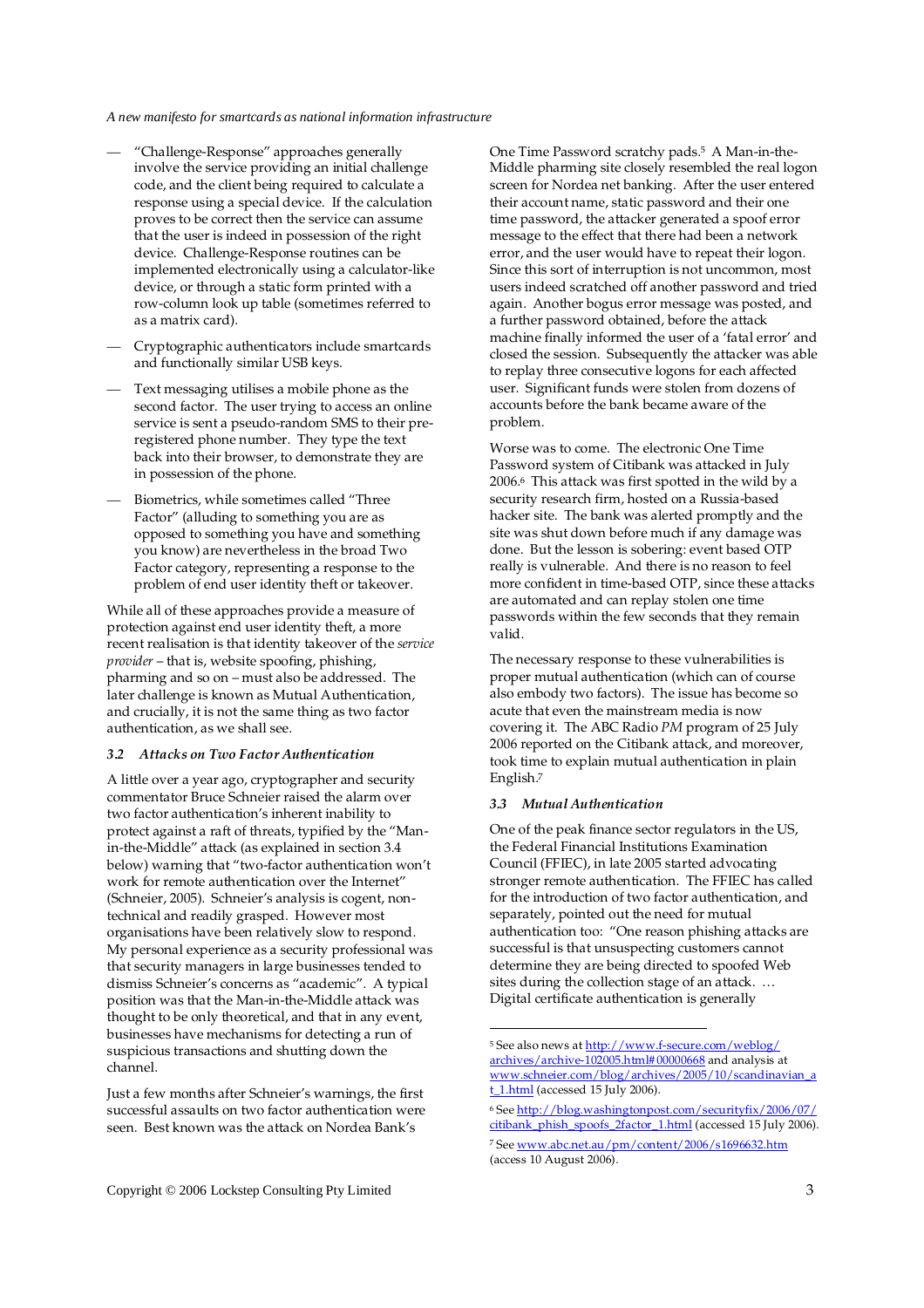considered one of the stronger authentication technologies, and mutual authentication provides a defence against phishing and similar attacks" (FFIEC, 2005).

The United States has already taken a policy position on mutual authentication. The US National Institute of Standards and Technology has published binding guidelines that stratify electronic transactions according to risk level, and characterise in detail the type of security services that are needed to support each level. "Level three" and "level four" (the highest classifications) require "cryptographic strength mechanisms that protect the primary authentication token (secret key, private key or onetime password) against compromise by the protocol threats including: eavesdropper, replay, on-line guessing, verifier impersonation and man-in-the-middle attacks" (NIST, 2004). The head of cryptography at NIST has emphasised the special capabilities of smartcards and similar devices, starting that in respect of Man-in-the-Middle attacks, "the only practical solution today uses PKI [on hard tokens]" (Burr, 2005a). So, while the new US Federal Government Personal Identity Verification (PIV) smartcard was driven by counterterrorism concerns, there is evidently a strong move to utilise the PIV PKI-enabled smartcard for remote mutual authentication as well (Burr, 2005b).

## *3.4 The Man in the Middle attack*

The Man-in-the-Middle attack involves a rogue machine interposing itself between the user (client side) machine and the remote (server) end, and intercepting the messaging handshake that establishes a network session (Fig 1). By passing authentication messages straight through to the backend, the attacker can impersonate the client, and once a session is established, can take over, for example to redirect funds to the attacker's account.

For an even more convincing attack, it is has become apparent that the Secure Sockets Layer (SSL) protocol, which is signaled by the well-known padlock symbol on a web browser, can also be usurped by an attacker. There is a vulnerability where any SSL server certificate that chains back to a root key held in the browser can be blindly accepted by web browsers.<sup>8</sup> The fundamental problem is that root certificates held in a PC's memory can be tampered with or substituted.

Copyright © 2006 Lockstep Consulting Pty Limited 4

<u>.</u>





No conventional two factor authentication device– be it One Time Passwords (Burr, 2005b), matrix cards, text messaging or biometrics (Burr, 2005b) – can prevent Man-in-the-Middle attack because none have the active functionality to challenge the veracity of the far end during the early stage of the handshake. In general terms, proper mutual authentication involves the client checking the identity of the server before the server checks the client, by which time it can be too late for the user to avoid being connected to a fraudulent site (Fig 2). Note carefully therefore that the directions of the challenge-response arrows are reversed compared with Figure 1.

*Figure 2: Mutual Authentication to thwart the Man-in-the-Middle* 



One important way that smartcards can implement mutual authentication is to use them to hold tamper proof copies of the digital certificates which underpin SSL. We usually think of a smartcard as holding the private keys of the cardholder, but here we extend the card to also hold one or more public keys belonging to the issuer.

# *3.5 A complete picture of smartcard benefits*

The headline benefits of smartcards tend to be thought of as greater storage capacity compared with magnetic stripe cards, and a resistance to skimming and cloning. These are certainly compelling features, but there is much more to smartcards, as summarised below.

<sup>8</sup> See www.theregister.co.uk/content/4/26924.html and www.theregister.co.uk/content/4/26620.html.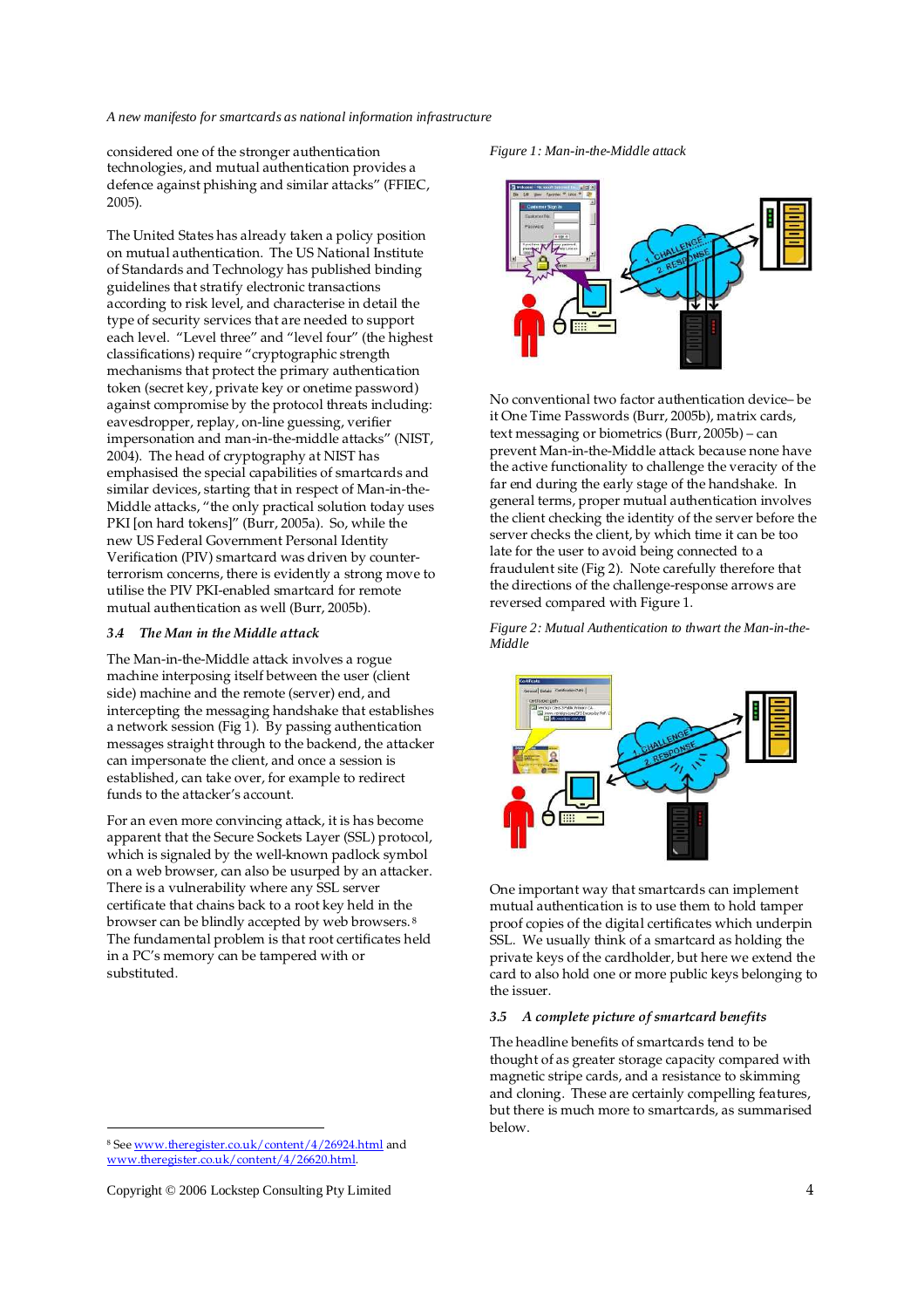### *3.5.1 Protection against skimming, counterfeiting*

Smartcards can be made, for all practical purposes, resistant to those forms of card fraud that involve replicating card holder data. Rather than holding all data in freely readable magnetic memory, a smartcard stores and actively manages data using an on-chip operating system.

# *3.5.2 Vastly greater storage capacity*

Smartcards today can commonly hold several tens of Kbytes of data, which is of the order of one hundred times the capacity of a magnetic stripe card.

# *3.5.3 On-chip processing*

More important than sheer memory capacity is that smartcards are literally "smart", in that they have their own programmable computers. They can regulate their own functions according to the environment they find themselves in; for instance, some functions can be withheld unless a particular kind of smartcard reader is detected, such as one with a tamper resistant PIN pad.

## *3.5.4 Security*

Smartcards offer intrinsically greater security for stored data than most other portable media. The embedded computer system can protect data with tiered access controls comparable to a conventional PC's file management system. Dedicated smartcard operating systems (COSs) have typically been designed from the bottom up with more robust inherent protection mechanisms than conventional computers.

#### *3.5.5 Mutual Authentication*

See section 3.3.

-

# *3.5.6 Multiple Identifiers*

Modern identity management principles, as exemplified by the Laws of Identity (Cameron, 2005) hold that individuals can and should conduct their affairs under a number of separable identities or identifiers. Smartcards can be configured to act as flexible 'containers' for multiple identifiers; benefits include de-centralisation of identifier resolution, lower cost and improved performance in offline environments, and reduced need for intrusive data mining and the aggregation of 'innocent' transaction information.

# *3.5.7 Self-monitoring to detect fraud*

EMV<sup>9</sup> smart credit and debit cards can be programmed to tally daily spending. In the event that a transaction cap is breached, the card can respond intelligently, by blocking the next transaction, or more

subtly, by flagging the fact to the merchant who might handle the situation in a variety of ways. Similar offline monitoring could detect and manage fraud in the health & welfare sector; see 5.1 and 5.2.

## *3.5.8 De-identification and anonymity*

Finally, modern smartcards usually feature a built-in cryptographic co-processor which can be used to encrypt or mask identifiers. In certain circumstances, such as electronic health records, robust anonymity appears to be possible (Wilson, 2005).

#### **4. Recent smartcard market developments**

Smartcards continue to suffer from a widespread assumption that their time has not yet come. It is instructive to review the rollout of some major programs overseas, and strategic policy developments in the IT industry, most notably at Microsoft, for they will drive the development of essential commercial infrastructure, such as integrated smartcard readers, software toolkits and emerging applications.

In early 2003, Bill Gates issued one of his occasional "executive e-mails" where he espoused the virtue of smartcards for authentication. He said that "over time we expect that most businesses will go to smartcard ID" (Gates, 2003). The effect on the PC and laptop industry was almost instantaneous; within 15 weeks Dell introduced its first computer with a builtin smartcard reader. Several others followed, spurred by the likelihood that smartcard applications would soon follow given Microsoft's support for the technology in its operating system.

Around the same time, credit and debit card security became an urgent issue in Britain, where fraud had reached GBP 400 million p.a., about 50% of which was predicted to be saved through the introduction of smartcards (Haddad, 2005). In one of the most impressive rollouts anywhere in the world, over 100 million smartcards were issued under the "Chip and PIN" program in 18 months to early 2005. British domestic credit and debit card usage has transitioned rapidly to smartcards; fraud is reported to be down by  $30\%$  already.<sup>10</sup>

In early 2006, Bill Gates made a keynote speech on security at the RSA Conference, and went further in his promotion of smartcards. He said: "Another weak link is in authentication. Today, we're using password systems, and password systems simply won't cut it … And so we need to move to multifactor authentication. A lot of that will be a smart-card-type approach … It's a significant change and that needs to be built into [Windows] itself" (Gates, 2006). We can expect another spike in smartcard support from the PC industry; indeed, a new Acer notebook already features an integrated smartcard reader.

 $\overline{a}$ 

<sup>9</sup> EMV stands for Europay-MasterCard-Visa, the original founds of this standards setting consortium for smart credit card technology. See www.emvco.com.

<sup>&</sup>lt;sup>10</sup> See www.chipandpin.co.uk/reflib/ chipandpin\_10oct05.pdf (accessed 10 July 2006).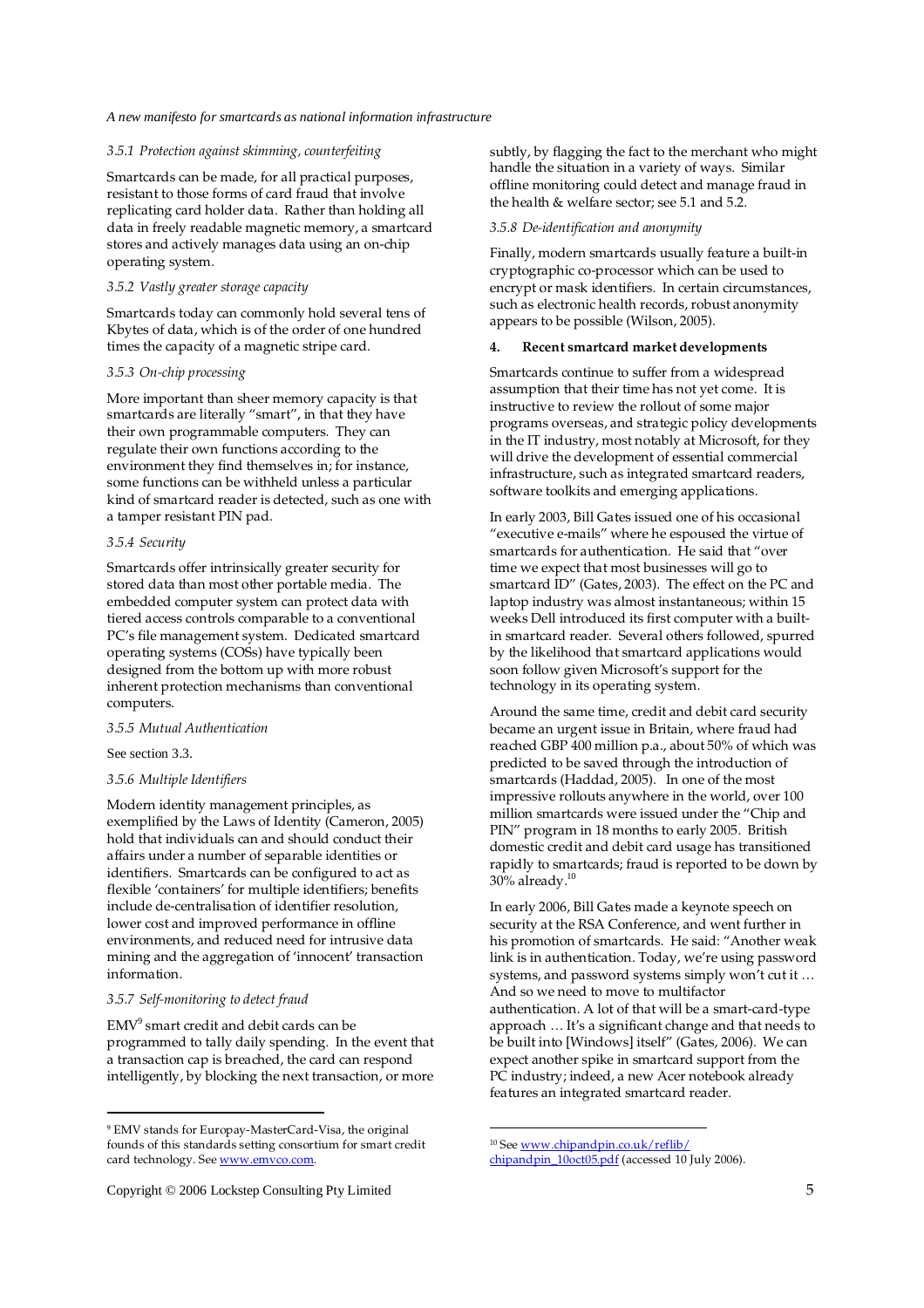In Australia the two largest and most prominent smartcard proposals are the New Queensland Driver Licence  $(NQDL)^{11}$  and the proposed new Department of Human Services Access Card.12 Both of these from time to time have been cautiously touted as providing keys to online services, but neither project has yet to commit itself to supporting remote authentication. If we had a broader shared vision of smartcards as infrastructure, then the NQDL and the Access Card could both be viewed as important resources for the whole community, becoming over time the preferred means for individuals to interact with government online. Within the timelines for the rollout of both of these programmes (that is, 2008 onwards) the new smartcard-aware Windows Vista operating system will penetrate the market, and it seems inevitable that smartcard support will become commonplace at the application level and in the standard commercial PC build. This means potential impediments to the widespread use of smartcards at home will be steadily falling, and the widespread use of smartcards for remote access will become practicable.

### **5. New proposals to combat fraud using smartcards**

*Note that in the rest of this paper, a depiction of the Department of Human Services Access Card is used for illustration. There are no commitments from the Access Card project to use their card for this type of purpose, and no implication should be inferred from this paper that the proposals presented here are endorsed by government.* 

Smartcards can autonomously enforce all sorts of entitlements rules and "reasonableness tests", not just financial ones. In health & welfare, where connectivity is notoriously variable, it can be prohibitively expensive or outright impossible to connect to backend data-bases for real time fraud monitoring. Furthermore, monitoring every single transaction to weed out a tiny minority of fraud cases jeopardises the privacy and security of the vast majority of 'innocent' users. The first two of the following proposals show how smartcards could be utilised in place of transaction data aggregation and mining, in order to combat two important forms of fraud.

#### *5.1 Doctor shopping*

-

"Doctor shopping" is when a patient sees a number of different providers in quick succession to obtain prescription drugs or some other benefit. Today's health system is vulnerable to doctor shopping primarily because at the time that a prescription is written or medication dispensed, clinical and pharmacy computers are not online to backend systems that might police usage and detect abuse.

Such abuse is relatively easy to detect from transaction patterns but only at audit-time, weeks or months after the event. Real time detection by data mining carries significant privacy risks, not to mention performance challenges. However, just as EMV smartcards working offline can tell when daily spending limits are breached, a health & welfare smartcard could detect abuse autonomously and without transmitting sensitive data over the network.

A schematic proposal is shown in Figure 3. When a doctor prescribes a drug, certain details (if not the entire script) would be written to the patient's smartcard, and digitally signed with the doctor's professional smartcard.<sup>13</sup> The smartcard would automatically count some pre-defined parameter such as the number of scripts written in a certain period of time. For each new prescribing event, the doctor's software (or that of the pharmacist) is then able to check the recent history, and generate an alert if the cardholder's entitlements seem to have been breached.

*Figure 3: Using a smartcard to mitigate doctor shopping* 



# *5.2 Provider fraud*

Another serious problem is over-servicing for financial gain, or fraudulent claiming by providers for services not actually delivered. A related issue is the outright counterfeiting of health insurance claims by administrative clerical staff with illegitimate funds being channelled to personal bank accounts.

Figure 4 shows one way to combat counterfeiting and over-servicing, wherein an unforgeable, indelible "seal" – Dig  $\tilde{Sig}(Pt \, Card)$  – is created using an embedded key specific to the patient card, and attached to the claim. For a claim to be legitimate, it would have to feature both the digital signature of the doctor, and the seal corresponding to the patient. Counterfeit claims could not be created without collusion with the patient and access to their particular smartcard. Over-servicing would be readily detected if the same patient card was seen to be associated with multiple claims.

<sup>11</sup> See www.transport.qld.gov.au/new\_driver\_licence (accessed 16 August 2006).

<sup>12</sup> See www.humanservices.gov.au/access/index.htm (accessed 10 July 2006).

<sup>13</sup> Medical professional smartcards are in widespread use in countries including Taiwan, France and Australia; see for example www.hesa.gov.au.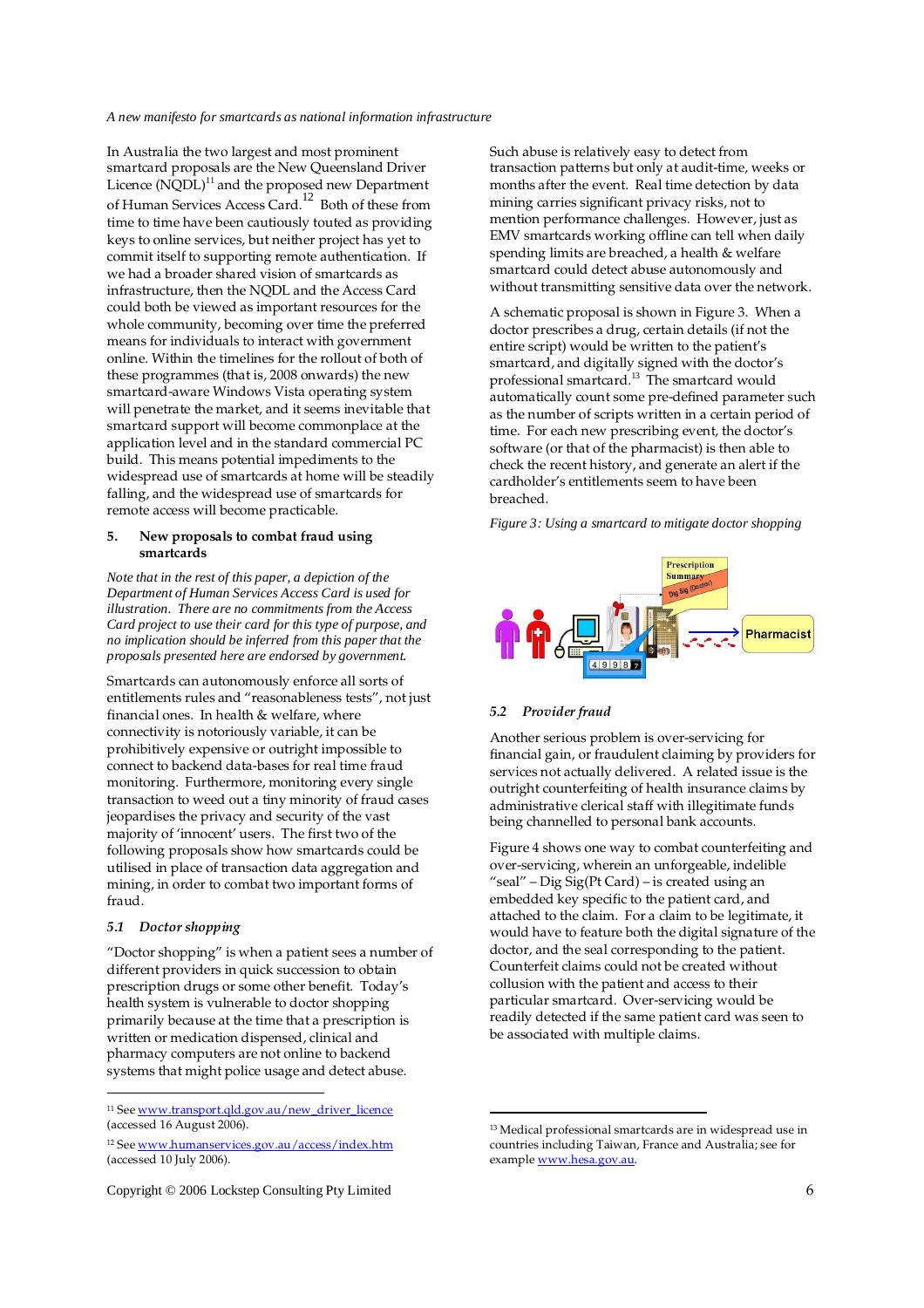*Figure 4: Using a smartcard to mitigate provider fraud* 



### *5.3 Transaction de-identification*

Finally, Lockstep has developed a concept solution for de-identifying diverse transactions created using a smartcard. The Lockstep approach secretes identifiers within anonymous digital certificates issued to the smartcard. Transactions signed using such a certificate have the identifier indelibly bound to them, without any other identifying information (Wilson, 2005).

As shown in Figure 5, a smartcard when first issued could come with one's Medicare number already installed in an anonymous certificate (step 1), 'sealed' by the issuer, namely the Department of Human Service (DHS). At any future time, and at the card holder's discretion, the card can be topped up with banking details and health identifiers, each sealed in their own anonymous certificates issued by a bank and by a health institution respectively (steps 2 and 3).

During a routine visit to the doctor (step 4), the doctor's system creates a set of local Patient Notes, containing such information as a local record ID, next of kin, clinical signs and test results, prescribed drugs, the Medicare code for the type of service delivered, the scheduled fee (to be reimbursed by Medicare), and whatever additional gap fee the doctor will charge the patient for the appointment.

*Figure 5: De-identifying transactions using anonymous credentials on a smartcard* 

At the conclusion of the visit, the doctor asks the patient if they would like a number of transactions to be launched on their behalf (step 5). Handing over their smartcard, the patient consents to having a Medicare claim (step 6), a payment instruction (7) and a health event summary (8) each created, sealed and sent out for processing. Each of these transactions is composed of a minimum set of data required for its context, and is sealed using the associated certificate and private key on the smartcard. Each transaction can be processed straight-through by its respective organisation, on the basis of the "chain of trust" extending from the card back through to the issued credentials. Yet none of these transactions are linked to each other, and none can be reverse identified without having access to the patient's smartcard. Note that none of the data marked with an asterisk in the patients notes (much of which is extremely sensitive) is transmitted outside the doctor's environment.

All manner of additional transactions could be managed in a similar fashion. For example, private health insurance transactions could use anonymous certificates bearing the cardholder's respective insurance account numbers.

#### **6. Conclusion**

In conclusion, it is time that we expanded our view of smartcards, to see them as literally the keys to on-line safety. With several major national scale smartcard projects in their formative stages, we have a unique opportunity to switch over all government-to-citizen and business-to-consumer e-business to smartcard authentication, being the only robust, long term solution to phishing, pharming, web spoofing and spam. Most Internet transactions could come to be supported by a national smartcard infrastructure, comprising interoperable smartcard readers, operating systems, software toolkits, and common practices for managing smartcard based identifiers.

> If we take an infrastructure view of smartcards, then a number of critical projects could usefully be joined up. For example, the new Human Services Access Card could be made available as a carrier for health identifiers, enabling true anonymity of electronic health record entries. And the banks' EMV rollout could be joined to their own Internet banking services, superseding the Two Factor authentication tokens that have already proved vulnerable to Man-in-the-Middle attack.

There is a natural concern on the part of these projects that smartcards have been historically difficult to implement, and that expanding project scope in these early stages might best be avoided. Yet



Copyright © 2006 Lockstep Consulting Pty Limited 7